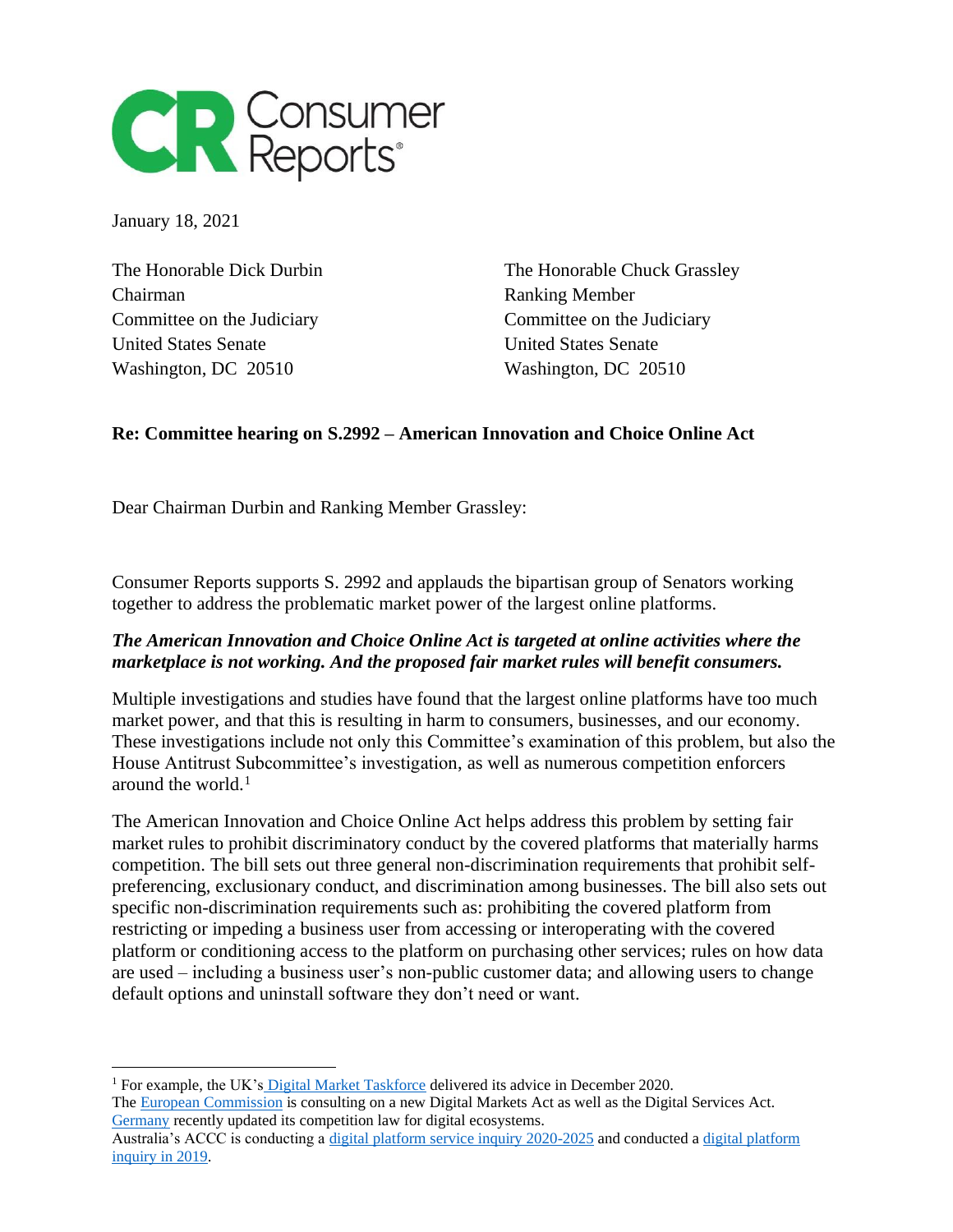These fair market rules will mean consumers and businesses large and small can more easily choose, install, and use alternative apps and online services; switch between different services; mix and match services from different providers; and break out of the closed product ecosystems we find ourselves trapped in today.

The bill will also open technology innovation to a broader and more diverse set of companies and individuals. Today the ability of the largest platforms to preference their own products and services constrains and impedes innovation from competing suppliers.

For example, an Apple iPhone user may also be using an Apple Watch. A smartwatch competitor has two options. Offer its own smartphone and smartwatch bundle of services that a consumer would prefer to the iPhone and Apple Watch, or hope that Apple allows its competing smartwatch to have the same level of integration and interoperability with iOS as the Apple Watch does. This is not the case today.

The proposed market rules will allow everyone to innovate without artificial restrictions resulting in more innovation and choice for consumers.

## *The Act includes effective safeguards against unintended adverse effects.*

First, conduct must 'materially harm competition' to be prohibited, and the bill further provides the protection of a number of affirmative defenses. Hence the largest platforms remain fully able to compete on the merits - i.e., without exploiting their dominant market position to block competition and choice by others.

For example, the bill does not, as some have claimed, prevent pre-installing apps on smartphones or providing one-day delivery services. The bill simply ensures that these services are delivered without exploiting dominant market positions. For pre-installation of apps, it gives consumers the ability to easily choose, install, and use alternative default apps. For one-day delivery services it gives marketplace sellers the ability to use alternative delivery fulfilment services (say DHL instead of Amazon's FBA on the Amazon marketplace) and not be punished in search results and buy recommendations for doing so.

Second, the proposed market rules will not apply to each corporation's entire digital ecosystem of services. In particular, the market rules will not directly cover activities where these giant corporations are new market entrants and are thus potentially innovating and increasing competition and benefiting consumers. For example, the proposed market rules would not hinder Apple's moves to build its own search service, or Google's cloud computing service, or Amazon's Fire operating system.

Finally, we understand that the bill will require the FTC and DOJ Antitrust Division to jointly issue and update guidelines outlining policies and practices related to the enforcement of the bill. This guidance will set out how the bill will be enforced for each of the designated covered platforms, providing business and planning certainty for these corporations. For example, such guidance could clarify that if Apple were required to allow alternative app stores on the iPhone, as long as all app stores were treated equitably, Apple would be allowed to use a system of notarizing and signing software to ensure privacy and security for all apps on iOS.